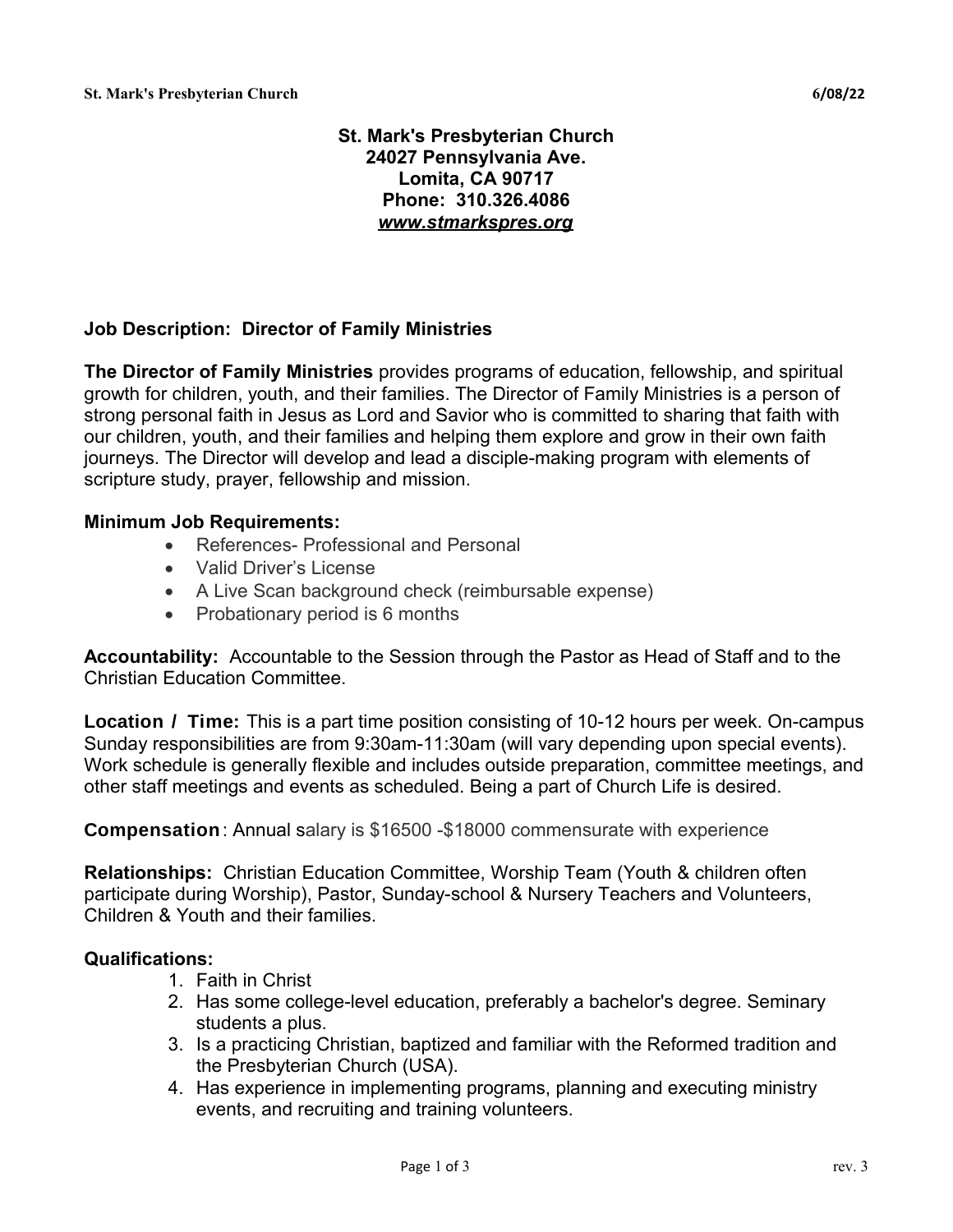- 5. Demonstrates sound judgment in the supervision and safety of children and youth.
- 6. Able to use social media to communicate with parents, youth and children.
- 7. Able to update the Family Ministries portion of the church's website and Facebook page.

**Evaluation:** Performance reviews are prepared and presented annually by the Pastor/Head of Staff in conjunction with the Christian Education Committee and Personnel Committee. Compensation for this position is reviewed on an annual basis.

# **Responsibilities:**

- 1. Build relationships with families, children and youth. Be "the face of family ministry," for the congregation and visiting families. Communicate on campus and also through communications media such as text, e-mail, Facebook, Instagram and other social media platforms.
- 2. Serve as an advocate, catalyst and resource for discipleship training and spiritual formation.
- 3. Administer Sunday-School program for children from preschool through twelfth grade.
	- a. Collaborate with CE Committee on curriculum and/or educational model.
	- b. Serve as primary staff for children's safety. Work with CE Committee to see that teachers who work with children are live-scanned, and that the learning environment is physically and emotionally safe. Ensure that all incident reports are filed immediately.
	- c. Oversee registration and release forms of all children and ensure that copies are being sent to the office by the teachers and Nursery Care Coordinator.
	- d. Recruit and train volunteer teachers and helpers.
	- e. Build relationships with parents and grandparents as well as developing relationships with children and youth.
	- f. Manage the Sunday-School portion of the CE budget, ordering curriculum and supplies as needed.
- 4. Achieve CPR and first aid training certification.
- 5. Oversee the organization and maintenance of the Christian Education classroom spaces. Notify staff cleaning services as necessary.
- 6. Maintain recreational equipment in coordination with Christian Education Committee.
- 7. With the CE Committee Moderator/Member, do annual performance reviews for Child Care Coordinator and Child Care Workers.
- 8. Coordinate with the Pastor, Worship Arts Director and Worship Committee opportunities for children to use their gifts in worship services during the year and especially at Christmas time.